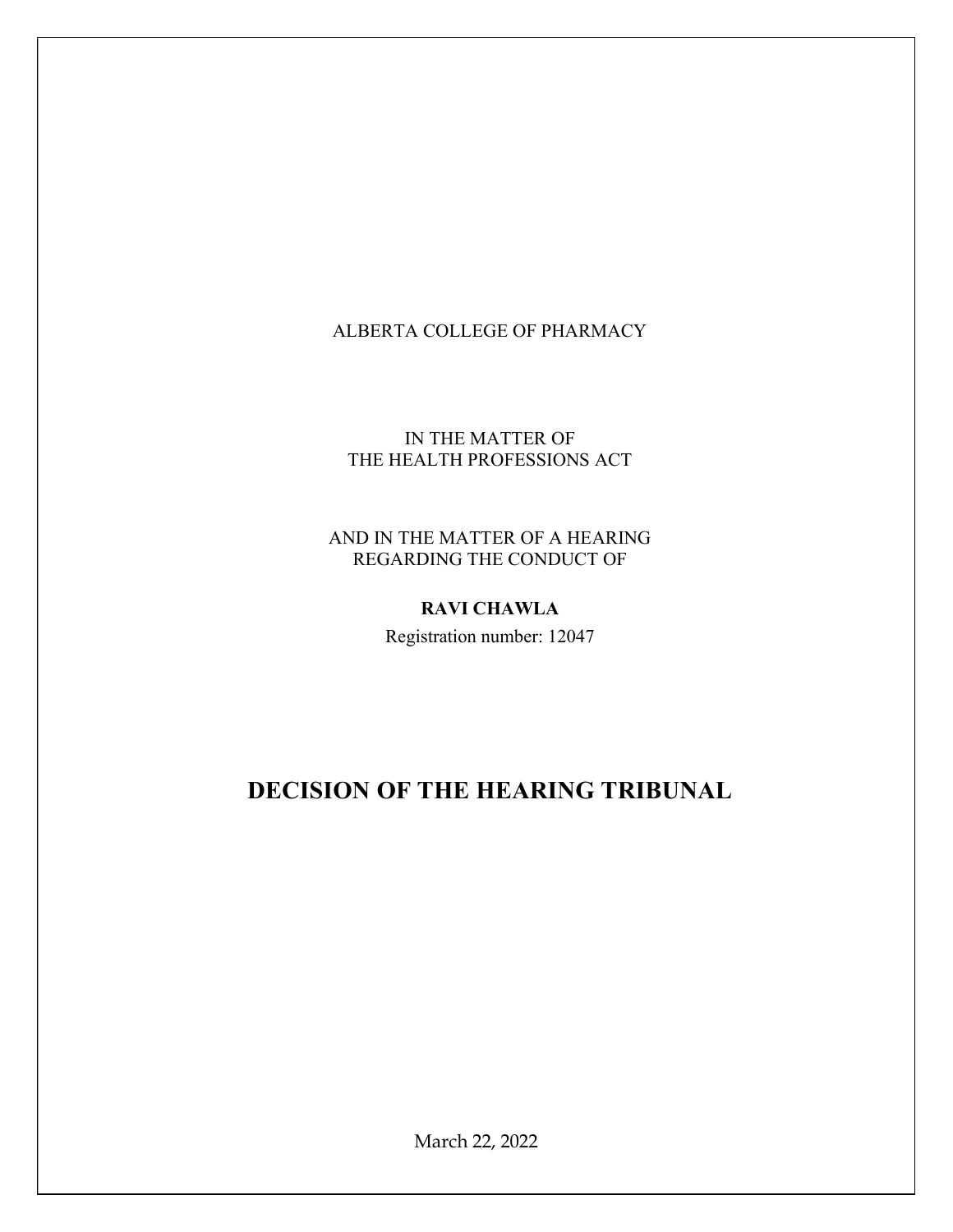# I. INTRODUCTION

On February 10, 2022, the Hearing Tribunal held a hearing into the conduct of Ravi Chawla. In attendance on behalf of the Hearing Tribunal were Juane Priest, public member, Jim Lees, public member, Anil Goorachurn, pharmacist, and Mary Gunther, pharmacist, and chair.

The hearing took place via videoconference. The hearing was held under the terms of Part 4 of the Health Professions Act ("HPA").

In attendance at the hearing were: Mr. James Krempien, Complaints Director for the Alberta College of Pharmacy (the "College"), Ms. Annabritt Chisholm, legal counsel representing the Complaints Director, Ravi Chawla, Investigated Member, and Mr. Shawn Sipma, legal counsel representing Mr. Chawla. Mr. Jason Kully was also in attendance, acting as independent counsel for the Hearing Tribunal.

Margaret Morley, Hearings Director, was also present. Ms. Morley did not participate in the hearing but was available to assist in administering the virtual hearing.

There were no objections to the composition of the Hearing Tribunal or the jurisdiction of the Hearing Tribunal to proceed with a hearing.

# II. ALLEGATIONS

The Hearing Tribunal held a hearing to inquire into the following allegations with respect to Mr. Chawla, as set out in the Notice of Hearing:

IT IS ALLEGED THAT, between July 31, 2020, and October 30, 2020, while you were both a registered Alberta pharmacist and the licensee of Rx HealthMed City Centre Pharmacy (ACP License #3533), you:

- 1. Used your authority as a custodian of health information to access the personal health information of on Netcare without an authorized purpose for doing so, the particulars of which included accesses to  $\mathbf{S}$  's Netcare records on:
	- a. July 31, 2020;
	- b. August 11, 2020;
	- c. September 7, 2020;
	- d. October 30, 2020.

IT IS ALLEGED THAT your conduct in these matters:

- a. Breached your statutory and regulatory obligations to the Alberta College of Pharmacy as an Alberta pharmacist and a pharmacy licensee,
- b. Undermined the integrity of the profession,
- c. Decreased the public's trust in the profession, and
- d. Failed to exercise the professional and ethical judgment expected and required of an Alberta pharmacist and a pharmacy licensee.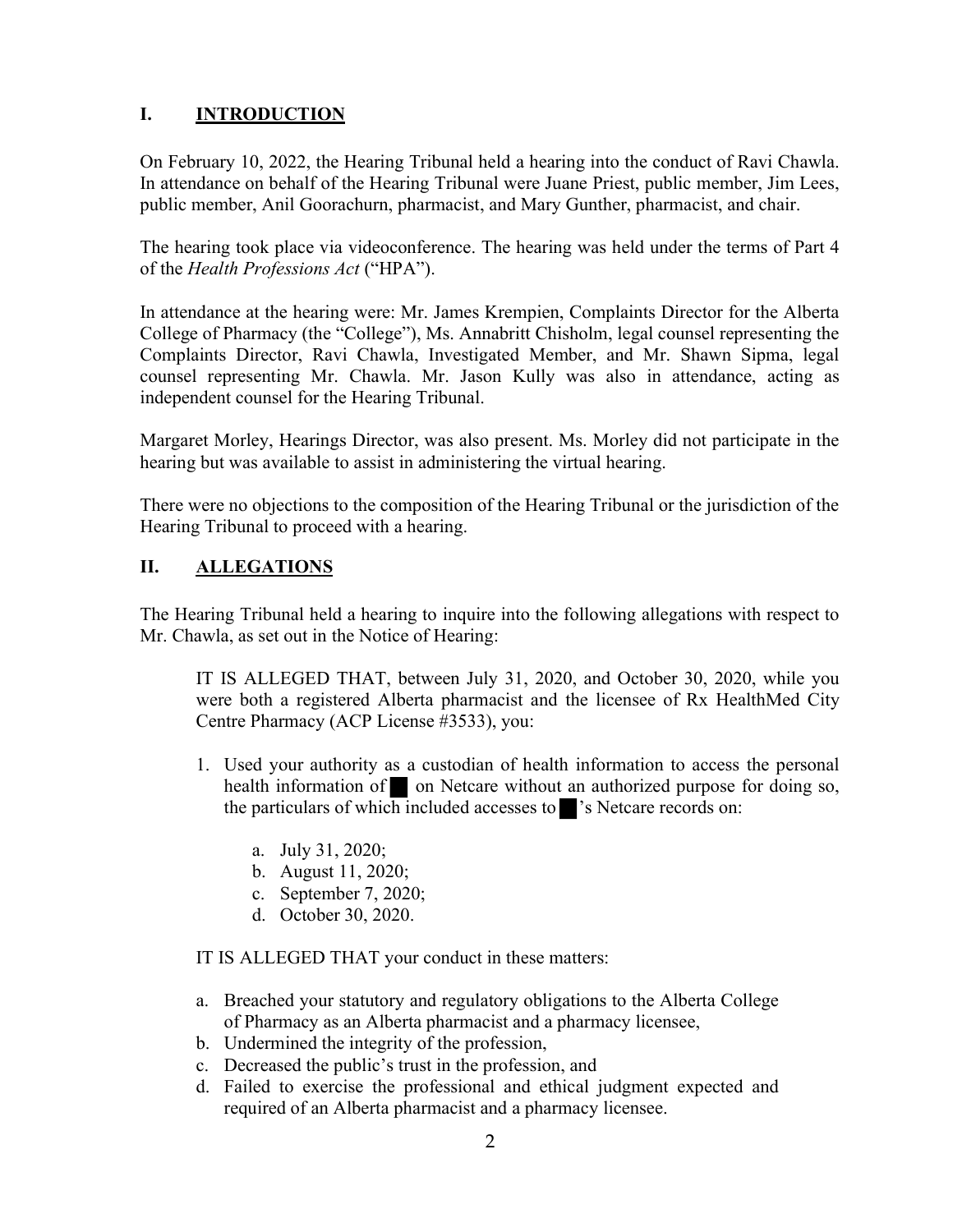IT IS ALLEGED THAT your conduct constitutes a breach of the following statutes and standards governing the practice of pharmacy:

• Standard 1 and Sub-sections 1.1 and 1.2 of the Standards of Practice for Pharmacists and Pharmacy Technicians,

- Principles 4(4) and 10(1) of the ACP Code of Ethics,
- Section 25, 27(1) and 107(2)(a) and (b) of the *Health Information Act*,

and that your conduct set out above and the breach of some or all of these provisions constitutes unprofessional conduct pursuant to the provisions of sections  $1(1)(pp)(ii)$ ,  $1(1)(pp)(iii)$ , and  $1(1)(pp)(xii)$  of the *Health Professions* Act.

## III. EVIDENCE AND SUBMISSIONS

The hearing proceeded with an Agreed Statement of Facts and an Admission of Unprofessional Conduct on the part of Mr. Chawla. No witnesses were called to testify.

The following exhibits were entered by agreement of the parties:

Exhibit 1: Agreed Exhibit Book, which included the Notice of Hearing, an Admission of Unprofessional Conduct, and an Agreed Statement of Facts.

#### Agreed Statement of Facts

The Agreed Statement of Facts submitted contains the following agreed facts:

- 1. At all relevant times, Mr. Chawla was a registered member of the College on the clinical pharmacist register and practiced as a pharmacist and was the owner, proprietor and licensee of Rx HealthMed City Centre Pharmacy. Mr. Chawla was first registered as a clinical pharmacist with the College on March 5, 2014. Mr. Chawla became the licensee of the pharmacy on April 1, 2018.
- 2. On May 17, 2021, Mr. Krempien, the Complaints Director of the College, received a complaint against Mr. Chawla from The complaint outlines:
	- a. was a former patient of the Pharmacy. 's relationship with Mr. Chawla and the Pharmacy terminated on or around July 19, 2020.
	- b. Alberta Netcare Access Disclosure logs capturing the time period from June 1, 2020, to February 4, 2021, indicate Mr. Chawla accessed 's electronic health care record on July 31, 2020, August 11, 2020, September 7, 2020, and October 30, 2020.
	- c. had not received a professional service from Mr. Chawla or visited the pharmacy since July 19, 2020.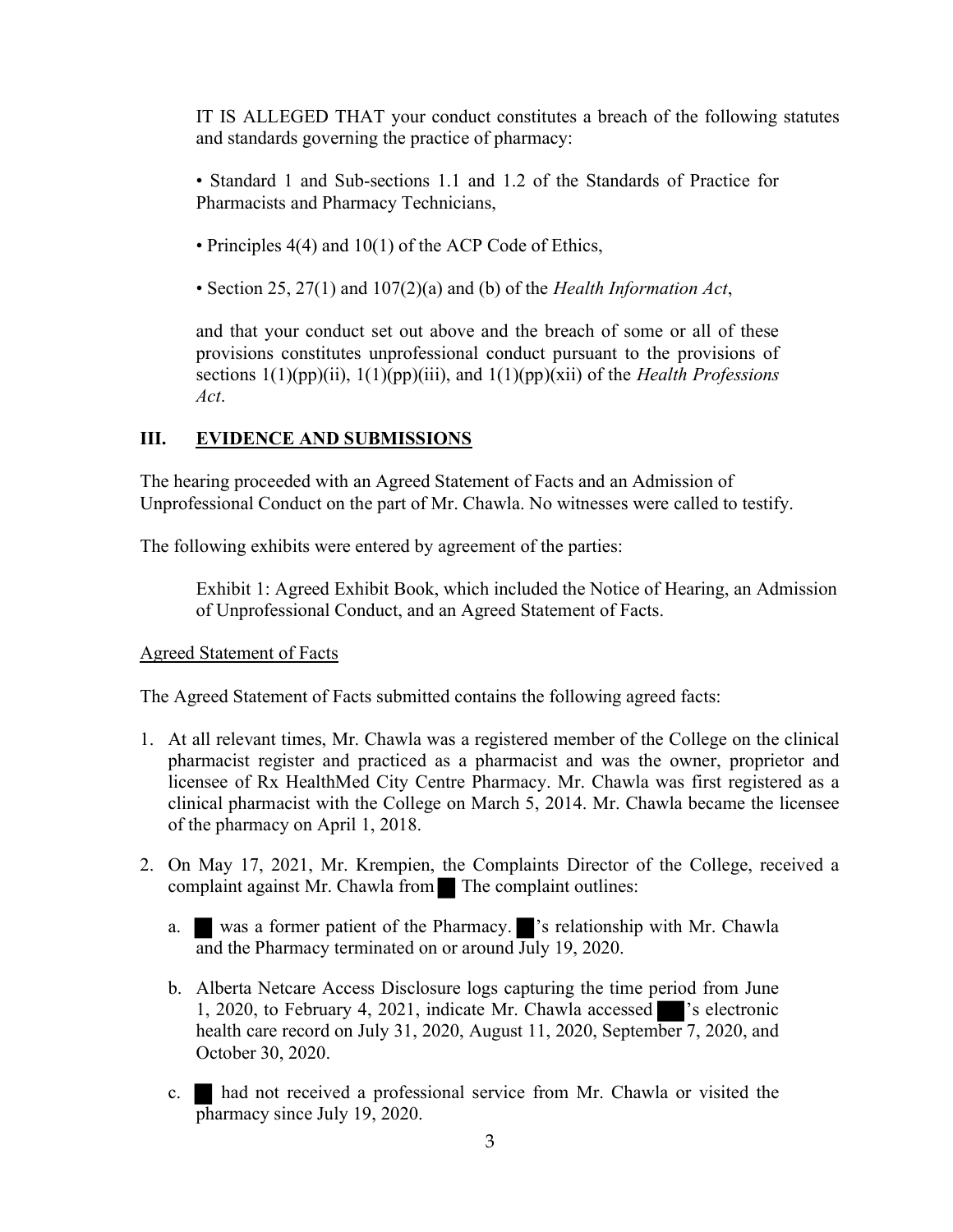- 3. Mr. Krempien referred this matter to an investigation and appointed himself, Ms. Jennifer Mosher, Ms. Ashley Young and Mr. Brad Willsey as investigators. Mr. Krempien's review of the investigation report prepared by Mr. Willsey resulted in his determination that this matter must be referred to a hearing.
- 4. was a patient of the pharmacy prior to July 19, 2020.
- 5. There are no records to confirm that asked Mr. Chawla for advice or attended at the pharmacy for professional or pharmacy services since July 19, 2020, including for the transferring of any remaining prescription refills to another pharmacy.
- 6. On June 22, 2021, stated to the investigator that finds it uncomfortable to visit the doctor because is concerned that any new health information uploaded to the Netcare records will be accessed by Mr. Chawla.
- 7. Mr. Chawla used Netcare to access and view the personal health information of without an authorized purpose for doing so on:
	- a. July 31, 2020;
	- b. August 11, 2020;
	- c. September 7, 2020;
	- d. October 30, 2020.
- 8. Mr. Chawla did not create any patient records to correspond with his accesses to personal health information on Netcare on July 31, 2020; August 11, 2020; September 8, 2020 or October 30, 2020.
- 9. On July 8, 2021, Alberta Health provided Mr. Krempien with a redacted Netcare Audit Log and Medication List for for the period of January 1, 2019, to June 23, 2021, which confirmed that Mr. Chawla accessed 's Netcare profile on dates including:
	- a. July 31, 2020;
	- b. August 11, 2020;
	- c. September 7, 2020;
	- d. October 30, 2020.
- 10. The Medication List provided by Alberta Health on July 8, 2021, also indicated that no prescriptions were dispensed to by the pharmacy between July 19, 2020, and June 23, 2021.
- 11. The College investigation found no evidence that Mr. Chawla inappropriately disclosed 's health information to another party.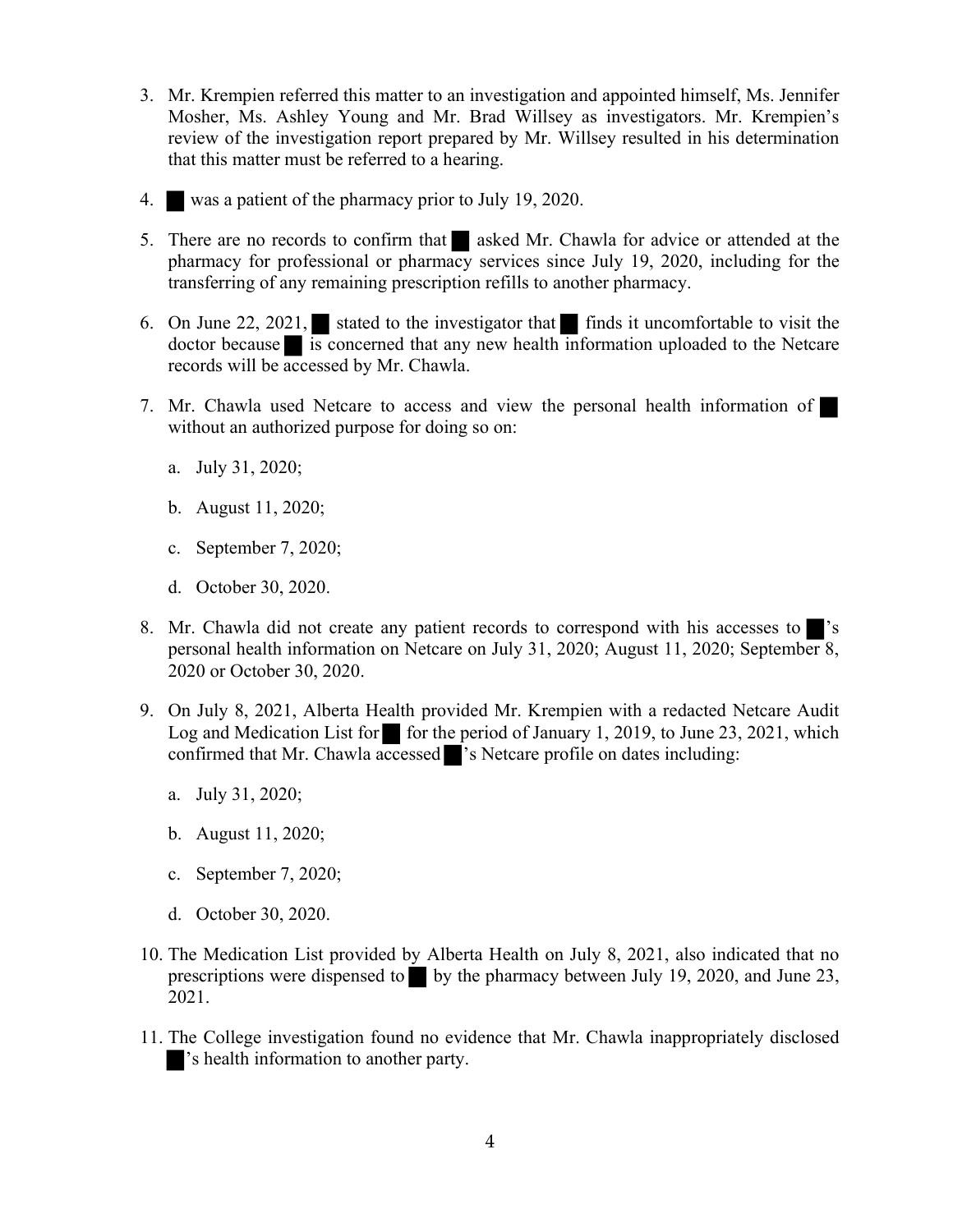- 12. Mr. Chawla cooperated with the investigation in this matter and in the development of this Agreed Statement of Facts.
- 13. Mr. Chawla has no prior findings of unprofessional conduct or matters referred to a hearing tribunal.

#### Admission of Unprofessional Conduct:

In the Admission of Unprofessional Conduct, Mr. Chawla admitted the allegation set out in the Notice of Hearing.

Mr. Chawla agreed and acknowledged that his conduct breached his statutory and regulatory obligations to the College as an Alberta pharmacist and a pharmacy licensee, undermined the integrity of the profession, decreased the public's trust in the profession, and that he failed to exercise the professional and ethical judgment expected and required of an Alberta pharmacist and a pharmacy licensee.

Mr. Chawla further agreed and acknowledged that his conduct breached Standard 1 and Subsections 1.1 and 1.2 of the Standards of Practice for Pharmacists and Pharmacy Technicians; Principles 4(4) and 10(1) of the College's Code of Ethics; and Sections 25, 27(1) and  $107(2)(a)$  and (b) of the Health Information Act.

Mr. Chawla admitted that his conduct constitutes "unprofessional conduct" as defined in Sections  $1(1)(pp)(ii)$ ,  $1(1)((pp)(iii)$  and  $1(1)(pp)(xii)$  of the HPA.

#### Submissions

Ms. Chisholm made submissions on behalf of the College.

Ms. Chisolm advised the allegation outlined four particular instances between July 31 and October 30, 2020 when Mr. Chawla used his authority as a custodian of health information for Albertans to access the person health information of an individual on Netcare without an authorized purpose.

Ms. Chisolm stated the Tribunal's first task was to determine whether the allegations in the Notice of Hearing had been proven on a balance of probabilities, and if so, the second task was to determine whether the proven allegations constituted unprofessional conduct under the HPA. A third task of determining appropriate sanctions would only arise if the allegations were found to be proven and found to be unprofessional conduct. Ms. Chisolm submitted the Tribunal should have the necessary evidence to find the allegations were proven and amounted to unprofessional conduct.

Ms. Chisholm reviewed the Admission of Unprofessional Conduct. Ms. Chisholm advised Mr. Chawla had acknowledged and admitted to the allegation found in the Notice of Hearing in the Admission of Unprofessional Conduct. She stated that Mr. Chawla acknowledged his conduct breached his statutory and regulatory obligations, undermined the integrity of the profession, decreased the public's trust in the profession, and failed to exercise the professional and ethical judgment expected and required of a pharmacist and licensee. She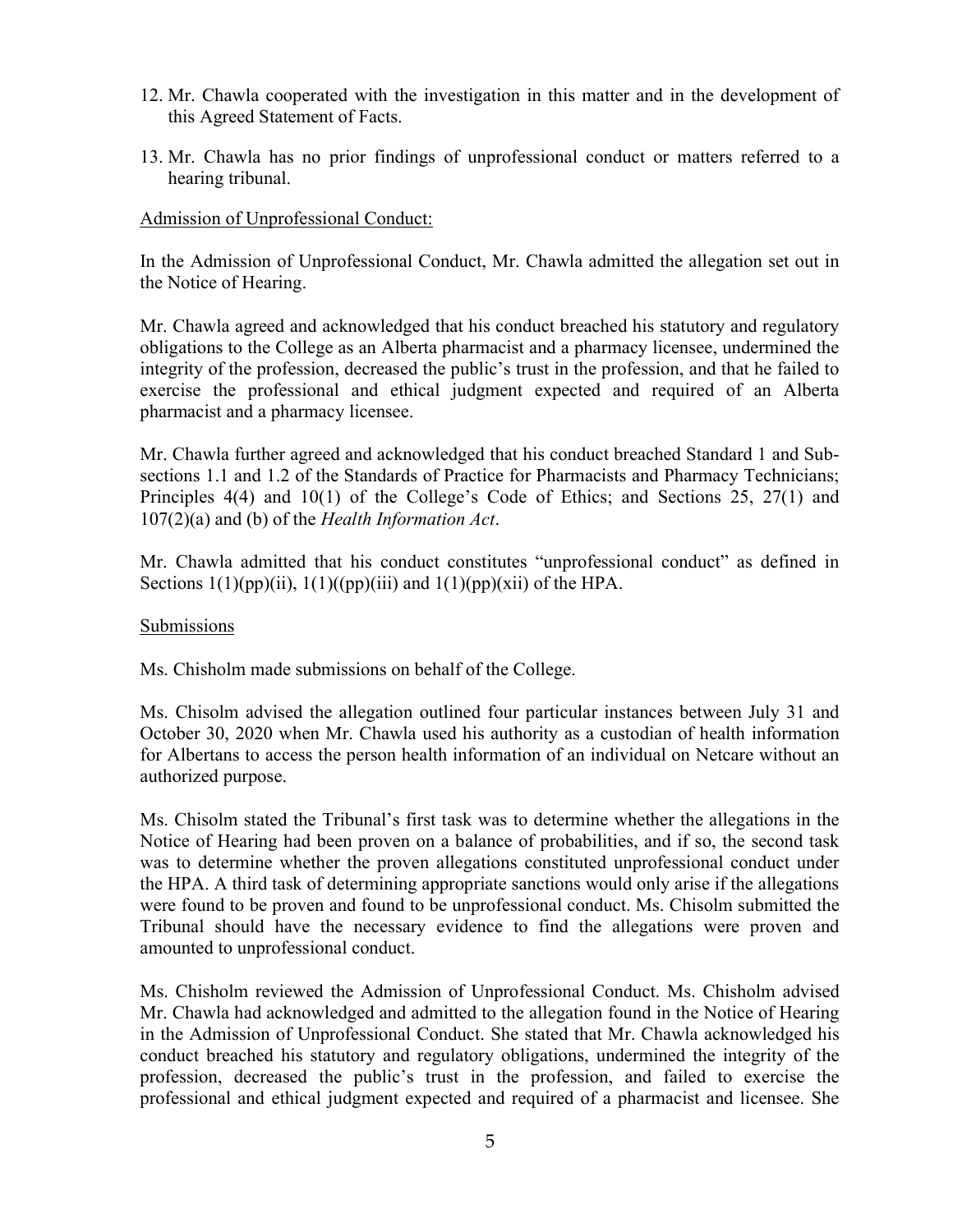added that Mr. Chawla acknowledged his conduct breached the Standards of Practice for Pharmacists and Pharmacy Technicians, the College's Code of Ethics, and the Health Information Act. Ms. Chisholm advised Mr. Chawla acknowledged his conduct was unprofessional conduct.

Ms. Chisholm then reviewed the Agreed Statement of Facts, including the attached exhibits. She advised the alleged conduct came to the attention of the Complaints Director on May 17, 2021 when he received a complaint from which included a copy of an Alberta Netcare access disclosure log list which sets out who accessed  $\blacksquare$ 's electronic health record between June 1, 2020 and January 28, 2021. The complaint stated that was a former patient of the pharmacy whose relationship with Mr. Chawla and the pharmacy terminated on or around July 19, 2020. Despite this, the information in the complaint indicated that Mr. Chawla accessed  $\blacksquare$ 's records on four occasions after July 19, 2020. The investigation determined there were no records to indicate asked Mr. Chawla for advice or attended the pharmacy for professional or pharmacy services after July 19, 2020, including no requests to transfer remaining prescription refills to another pharmacy. During the investigation, stated found it uncomfortable to visit 's doctor because was concerned that any new health information uploaded to the Netcare records would be accessed by Mr. Chawla. Ms. Chisholm stated that investigation and records confirmed Mr. Chawla accessed 's Netcare profile on the four identified occasions without an authorized purpose and that he did not create any patient records for the times he accessed  $\blacksquare$ 's personal health information. Ms. Chisholm advised that there was no evidence Mr. Chawla inappropriately disclosed 's health information to another party.

In closing, Ms. Chisholm submitted that the Hearing Tribunal had more than sufficient information to make findings for the allegation based on the Admission of Unprofessional Conduct, the Agreed Statement of Facts, and the investigation records of the Complaints Director. She submitted pharmacists are trusted health care professionals and cannot be seen to access health information without an authorized purpose. She submitted Mr. Chawla's failure to uphold this requirement contravened the Code of Ethics, the Standards of Practice, and the Health Information Act. In addition, the conduct harmed the integrity of the profession and should be found to be unprofessional conduct.

Mr. Sipma stated that he agreed and echoed Ms. Chisolm's submissions that the facts and admissions were sufficient to allow the Tribunal to determine the facts and conclude they amounted to unprofessional conduct. He emphasized that Mr. Chawla had cooperated with the complaint investigation and agreed to the admissions so as to avoid a protracted contested hearing.

# IV. FINDINGS

The Hearing Tribunal accepted Mr. Chawla's admission of unprofessional conduct and concluded the allegations were proven on a balance of probabilities and that the conduct constituted unprofessional conduct as defined in the HPA.

In determining that the allegations were proven, and that Mr. Chawla's admission should be accepted, the Hearing Tribunal carefully considered the Agreed Statement of Facts entered into by the parties, as well as the Admission of Unprofessional Conduct.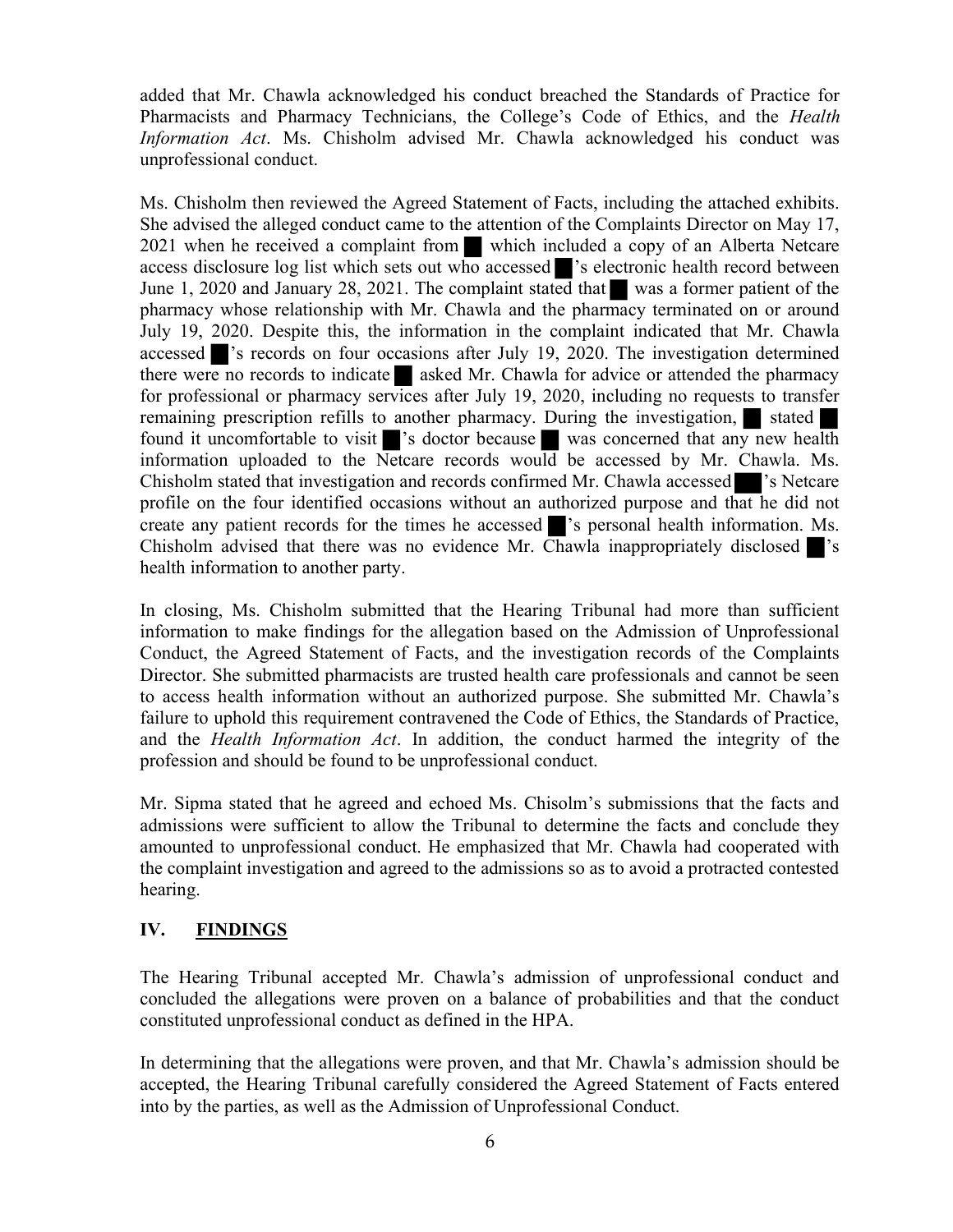The reasons for the Hearing Tribunal's findings that the allegations in the Notice of Hearing are factually proven on a balance of probabilities are as follows.

The agreed facts and evidence demonstrate that Mr. Chawla used his authority as a custodian of health information to access the personal health information of on Netcare without an authorized purpose for doing so on July 31, August 11, September  $\overline{7}$ , and October 30, 2020.

Mr. Chawla admitted that he accessed single is personal health information via Netcare on these dates and that he did so without an authorized purpose. The Hearing Tribunal accepts this admission. In addition, the agreed facts demonstrate was provided with an Alberta Netcare Access Disclosure log that showed Mr. Chawla accessed  $\blacksquare$  s electronic health care record on July 31, August 11, September 7, and October 30, 2020. The Tribunal notes that the Complaints Director obtained a separate Netcare Audit Log and Medication List for which confirmed that Mr. Chawla accessed  $\triangleright$ 's Netcare profile on these dates. This list also confirmed that no prescriptions were dispensed by the pharmacy to between July 19, 2020 and June 23, 2021.

The agreed facts also demonstrate that had not received a professional service from Mr. Chawla or visited the pharmacy since July 19, 2020 and demonstrate Mr. Chawla did not create any patient records to correspond with his access to 's personal health information on the above dates. Facts and evidence clearly demonstrate that Mr. Chawla accessed 's personal health information and that he did not have an authorized purpose for this access as it was not related to the provision of health services.

Regulated members are granted the privilege of accessing Netcare, which contains a significant amount of personal health information, for specific and authorized purposes related to the provision of medical services. It is a fundamental expectation that pharmacists will only access the information when authorized to do so and only use it for a proper purpose. Mr. Chawla accessed 's personal health information on four separate occasions for reasons which had nothing to do with his professional responsibilities or any medical care he was providing. This access was without justification or authorization. As Mr. Chawla was not responsible for providing services to  $\blacksquare$  at the time he accessed  $\blacksquare$ 's records, he should never have looked at the personal health information. In addition, this was not a one-time lapse in judgment. Mr. Chawla repeatedly accessed 's information even though he should have understood it was not appropriate.

The Hearing Tribunal finds that the conduct in issue in Allegation 1 is "unprofessional conduct" pursuant to the HPA, which is defined to include a breach of the code of ethics, or standards of practice, or contravention of another enactment that applies to the profession. Mr. Chawla's conduct breached Standard 1 and Sub-sections 1.1 and 1.2 of the Standards of Practice for Pharmacists and Pharmacy Technicians as he failed to comply with the law. His conduct also breached Principles 4(4) and 10(1) of the College's Code of Ethics as he failed to use information only for the purpose for which it was obtained and failed to comply with the spirit and intent of the law.

Section 25 of the HIA states custodians must only use health information in accordance with the HIA. Section 27 of the HIA specifies the circumstances in which a health care provider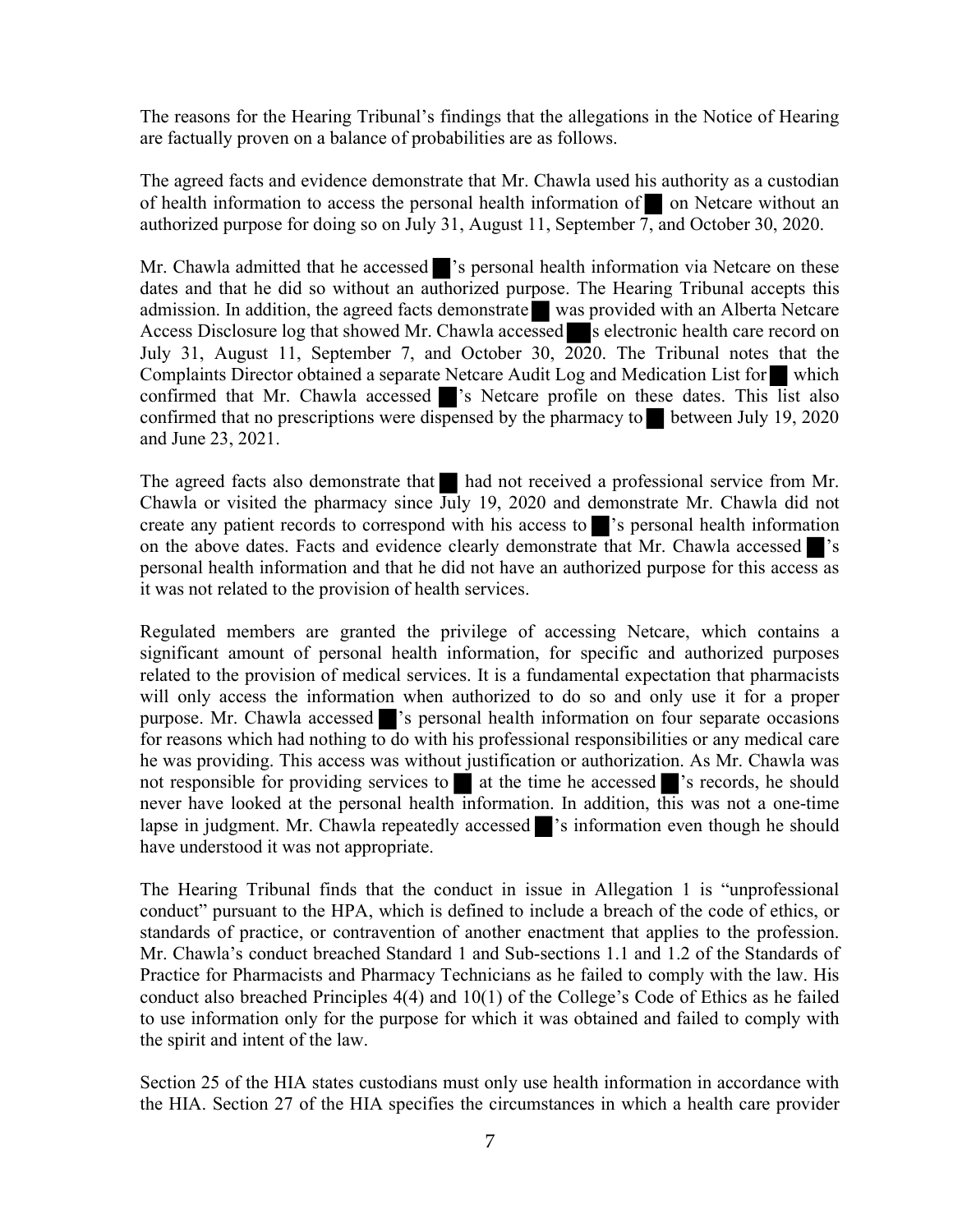and its employees are entitled to use personal health information. The HIA clearly prohibits health care providers from accessing personal information for non-medical reasons. There is no exception permitting access merely because the health care provider has concerns about the person. Section 107(2) states a person shall not collect, use, disclose, or create health information in contravention of the HIA or gain or attempt to gain access to health information in contravention of the HIA. As Mr. Chawla gained access to health information and used health information in contravention of the HIA as discussed above, his conduct breached the HIA.

Accordingly, the Tribunal finds that Mr. Chawla's conduct breached the College's Standards of Practice, the Code of Conduct, and the HIA. The breaches are a significant violation of privacy and are not merely technical in nature. While there was no evidence that Mr. Chawla disclosed the information, that does not excuse his unlawful access of the information. Mr. Chawla did not abide by his obligations as a pharmacist and licensee and such individuals cannot be seen to be allowed to access health information without a purpose. Given that health information is increasingly digital and "easy" to access for health professionals, a patient's right to privacy and confidentiality must be protected. The public has a right to expect that their health information will only be accessed for authorized purposes.

Mr. Chawla's conduct undermined the integrity of the profession, decreased the public's trust in the profession, and demonstrated a lack of judgment. Accordingly, the conduct proven is "unprofessional conduct" pursuant to the HPA.

# V. SUBMISSIONS ON ORDERS

After receiving the Agreed Statement of Facts and Admission of Unprofessional Conduct, the Hearing Tribunal adjourned to deliberate. After the Hearing Tribunal deliberated, the Tribunal advised the parties that it accepted the Admission of Unprofessional Conduct by Mr. Chawla and determined that the allegations were proven and constituted unprofessional conduct. The Hearing Tribunal invited the parties to make submissions with respect to sanction.

The Hearing Tribunal was provided with a Joint Submission on Sanction (Exhibit 2). The Joint Submission on Sanction stated:

- 1. Mr. Chawla shall receive a written reprimand, which the Hearing Tribunal's written decision shall serve as.
- 2. Mr. Chawla shall, within 12 months from the date the Hearing Tribunal issues its written decision, provide evidence to satisfy the Complaints Director that he has received an unconditional pass on the Center for Personalized Education for Physicians (CPEP) Probe Course. If Mr. Chawla fails to provide evidence to satisfy the Complaints Director that he has received an unconditional pass on the CPEP Probe Course within 12 months of the date the Hearing Tribunal issues its written decision, his practice permit shall be suspended until such time as the Complaints Director is satisfied that an unconditional pass has been received.
- 3. Mr. Chawla's practice permit shall be suspended for 3 months, with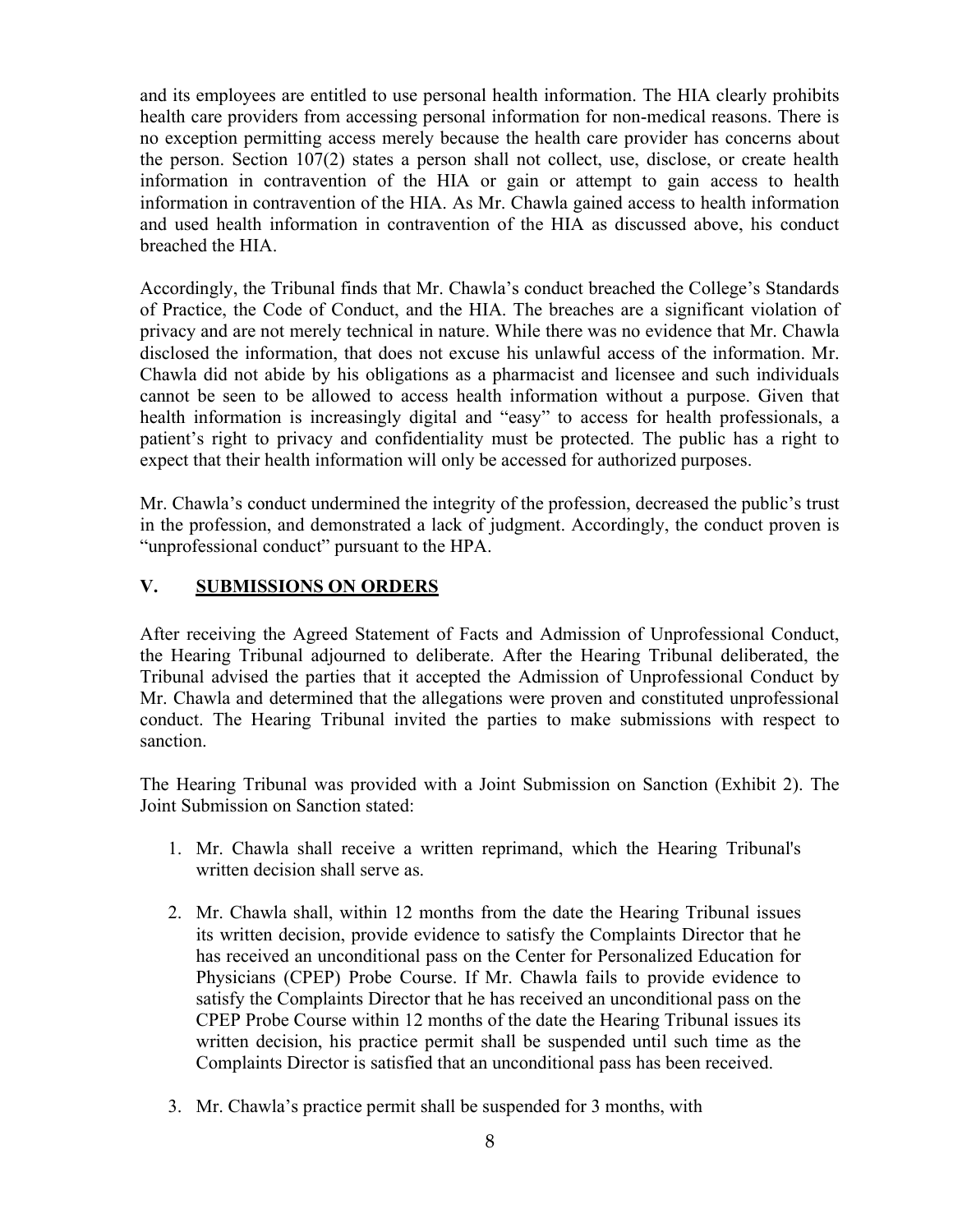- a. 1 month to be served on dates acceptable to the Complaints Director and completed within 6 months from the date the Hearing Tribunal issues its written decision; and
- b. 2 months to be held in abeyance pending there being no further privacy concerns coming to the attention of the Complaints Director and referred to an investigation for a period of 2 years from the date the Hearing Tribunal issues its written decision.

If the Complaints Director receives and directs an investigation into a new complaint about Mr. Chawla related to privacy concerns within 2 years from the date the Hearing Tribunal issues its written decision, the Complaints Director shall be at liberty to impose the remaining 2-month suspension on Mr. Chawla's practice permit. If no further privacy concerns come to the attention of the Complaints Director that are referred to an investigation for a period of 2 years from the date the Hearing Tribunal issues its written decision, the remaining 2 month suspension shall expire.

- 4. Mr. Chawla shall provide a copy of the Hearing Tribunal's written decision in this matter to any pharmacy employer or licensee of a pharmacy in which he works for a period of 2 years, commencing on the date he receives a copy of the Hearing Tribunal's written decision.
- 5. Mr. Chawla shall be responsible for payment of all costs of the investigation and hearing to a maximum of \$10,000. Payment will occur in accordance with a payment schedule satisfactory to the Hearings Director. The costs shall be paid in full within 24 months of the date he receives a copy of the Hearing Tribunal's written decision.

Ms. Chisholm explained that there are four main purposes for imposing sanctions on members found to have engaged in unprofessional conduct: protection of the public, maintaining the integrity of the profession, fairness to the member, and deterrence both specific to the member and to the profession as a whole.

Ms. Chisholm submitted that consideration of the factors referenced in *Jaswal vs. Medical* Board (Newfoundland) (1996), 42 Admin L.R. (2d) 233 would ensure the sanction served these four purposes. Ms. Chisholm reviewed the factors and made submissions as follows:

• *Nature and gravity of proven allegations:* Mr. Chawl's conduct demonstrated a disregard for the authority and trust granted to the profession and undermined the integrity of and the trust that the public places in the pharmacy profession. In an age where there is heightened sensitivity to the need for privacy and confidentiality, the conduct was serious. While the conduct would be more egregious if Mr. Chawla had accessed the information with malicious intent or for the purpose of disclosing it to a third party, it was still serious.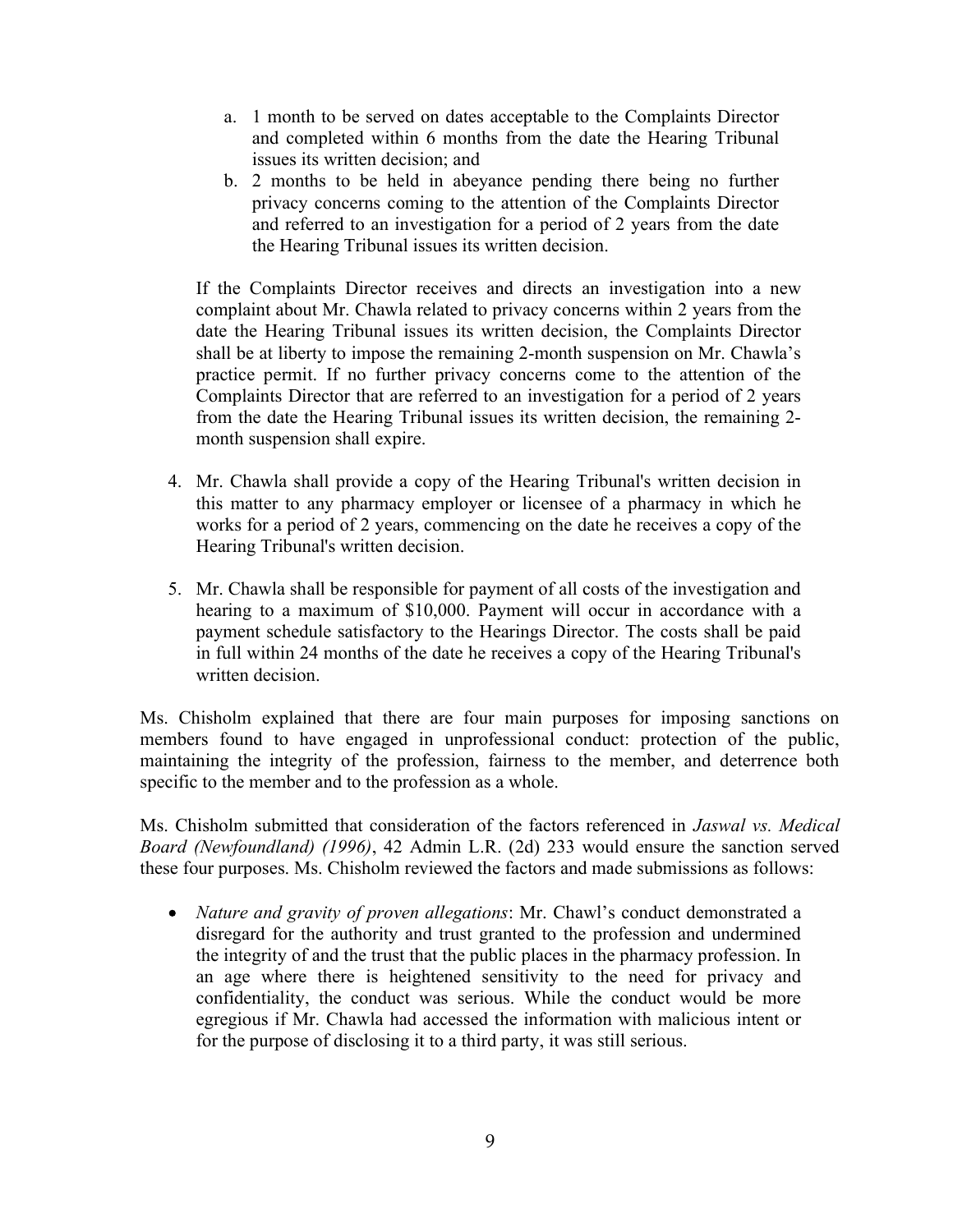- Age and experience of the offender: Mr. Chawla had been registered with the College since March 5, 2014 and had over two years serving as the licensee of his pharmacy. The error could not be attributed to inexperience.
- Previous character of a member and prior findings of unprofessional conduct: The Complaints Director was not aware of any prior findings of unprofessional conduct or matters referred to a tribunal.
- Number of times the offence occurred: Mr. Chawla accessed the health information four times over a period of 3 months. This was more serious than a single incident, but it was also recognized the conduct did not continue for an excessively protracted period of time, such as a two-year period.
- Role of the member in acknowledging what occurred: Mr. Chawla's admission to the allegations was a clear mitigating factor in this case.
- Financial or other serious penalties suffered as a result of the conduct: Ms. Chisholm had no submissions on this factor.
- Impact of the incident on the offended person: stated that finds it uncomfortable to visit 's doctor because of concerns that any new health information uploaded to 's Netcare records would be accessed by Mr. Chawla.
- The presence or absence of any mitigating circumstances: Mr. Chawla acknowledged and admitted his misconduct.
- The need to promote deterrence: This means the sanctions should be such that Mr. Chawla does not repeat his conduct, and that the sanctions send a message to others in the profession so that similar conduct does not arise. The reprimand, suspension, and needing to give a copy of the decision to any employer for a two-year period would remind Mr. Chawla and other regulated members of the importance of upholding their obligations and that there would be serious consequences if they failed to do so.
- The need to maintain public confidence in the integrity of the profession: It is important, through discipline proceedings, to send a clear message to legislators and to the public that the profession takes its statutory and regulatory obligations seriously and that there will be appropriate sanctions if those obligations are not upheld.
- Degree to which the conduct was regarded as unprofessional conduct: The conduct was serious and clearly outside what is permitted.
- The range of sanctions in other similar cases: The Joint Submission on Sanction contained three hearing tribunal decisions, the Decision of the Hearing Tribunal of the Alberta College of Pharmacy in the Matter of Kyle Kostyk, the Decision of the Hearing Tribunal of the Alberta College of Pharmacy in the Matter of Shemina Juma, and the Decision of the Hearing Tribunal of the Alberta College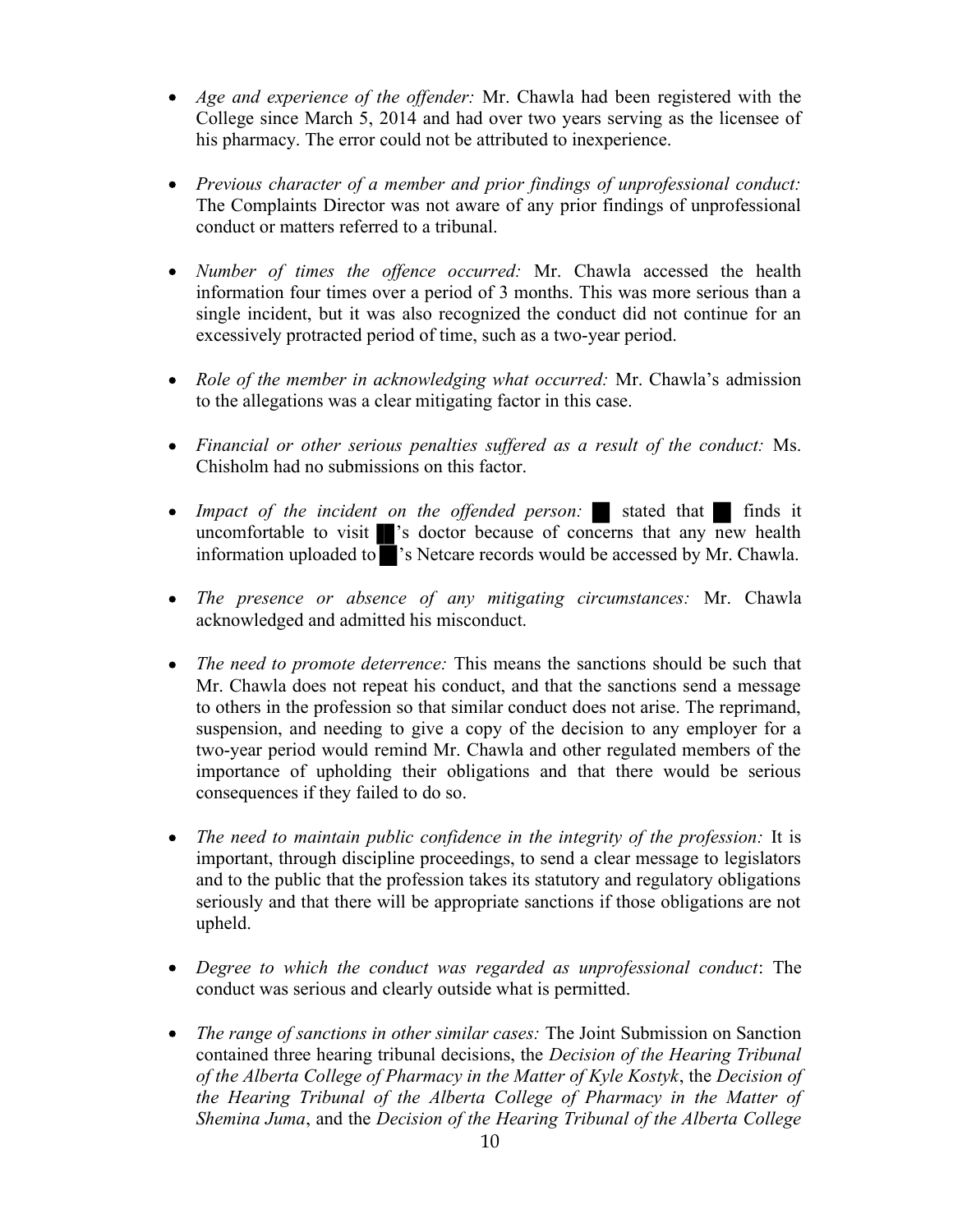of Pharmacy in the Matter of Soosai Stanislaus where pharmacists were found to have inappropriately accessed personal health information. Ms. Chisholm outlined the sanctions imposed in the decisions and explained that the agreed penalties outlined in the Joint Submission on Sanction were similar to these three decisions. While there were no identical decisions, the decisions were similar to Mr. Chawla's actions and the sanctions were comparable, subject to variations to account for the particulars of each case.

In summary, Ms. Chisholm submitted the reprimand was appropriate as it served the purpose of specific deterrence and was consistent with the Juma and Stanislaus decisions. She advised the CPEP Probe Course is a weekend-long, intensive seminar that is individually tailored to review the specifics of the individual's conduct and ensure they understand what happened and why their conduct was unprofessional. The course would require Mr. Chawla demonstrate that he understands the errors of his conduct and has a desire to take responsibility for it in the future. The course would serve the purpose of specific deterrence but also satisfy the public that the chances of similar behavior recurring in the future is minimized.

Ms. Chisholm stated any recorded suspension is serious. She advised that the suspension was comparable to the other three cases for similar conduct and that its length, as well as holding a period of time in abeyance, was appropriate.

Similarly, Ms. Chisholm submitted the requirement for Mr. Chawla to provide a copy of the Tribunal's written decision to any pharmacy employer or licensee for a period of two years was consistent with the three precedent decisions and is important because future employers or the licensee of the pharmacy in which Mr. Chawla works should be made aware of the conduct to ensure that similar conduct is not repeated.

With respect to costs, Ms. Chisholm submitted the \$10,000 maximum amount in costs took into account Mr. Chawla's cooperation in the investigation and the lead-up to the hearing, as well as the fact that the Complaints Director did not need to call witnesses to prove the allegations and the hearing was not unnecessarily prolonged.

Ms. Chisholm also discussed the cases of  $R \nu$  Anthony Cook, 2016 SCC 43, and Bradley  $\nu$ Ontario College of Teachers, 2021 ONSC 2303. She stated that Anthony Cook is a criminal case which requires judges to apply the public interest test when considering a joint submission on sanction and the *Bradley* case accepts that this public interest test is the correct test to be applied in discipline hearings. Ms. Chisholm stated the public interest tests required tribunals to accept a joint submission on sanction unless the sanctions would bring the administration of justice into disrepute or would otherwise be contrary to the public interest. This is a stringent test and, if the Tribunal felt the sanction did not meet the test, the Tribunal was required to ask for further submissions from the parties prior to making any charges or different orders.

In conclusion, Ms. Chisholm submitted the sanctions met the purposes of sentencing and met the public interest test as they would ensure specific deterrence with respect to Mr. Chawla and send a message of general deterrence to the profession. The sanctions were serious enough to protect the public and the integrity of the profession.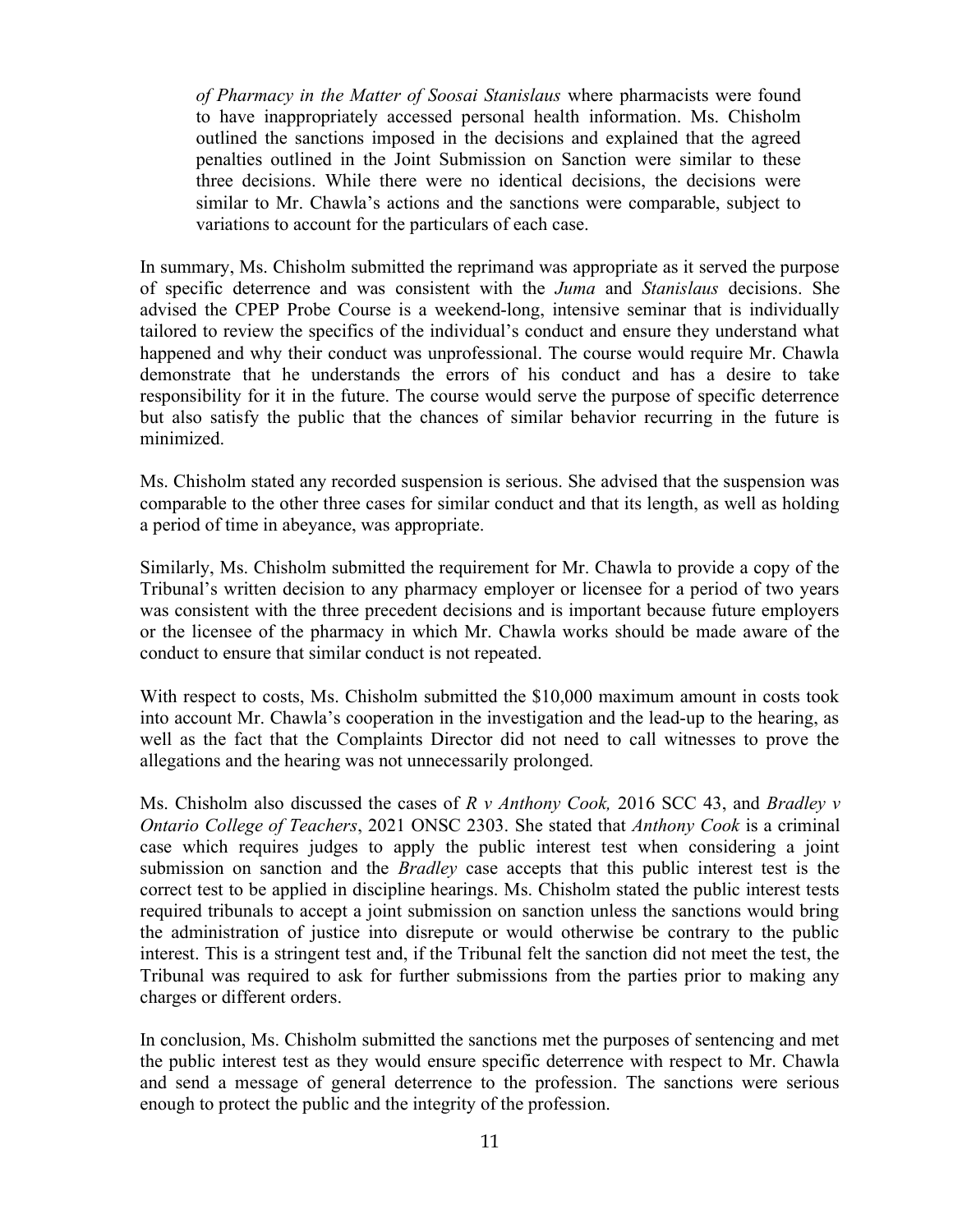Mr. Sipma agreed with Ms. Chisholm's submissions and emphasized that this was Mr. Chawla's first complaint, that Mr. Chawla was cooperative throughout the process and that Mr. Chawla acknowledged his conduct was serious. He submitted the joint submission on sanction should be given deference and stated the sanctions were consistent with the decisions referenced by Ms. Chisholm. In summary, the agreed upon sanctions were fair, promoted deterrence, protected the public, and maintained the public's confidence and should be accepted by the Tribunal.

# VI. ORDERS

After carefully considering the Joint Submission on Sanction, the facts of the case, and the submissions, the Hearing Tribunal accepted the Joint Submission on Sanction.

The Hearing Tribunal acknowledged that deference should be given to a joint submission on sanction and that the Hearing Tribunal ought not to depart from the joint submission unless the proposed sanctions would bring the administration of justice into disrepute or would otherwise be contrary to the public interest.

The Hearing Tribunal considered the orders that were jointly proposed. The Hearing Tribunal took into account all of the factors discussed in the Jaswal decision and the submissions of the parties, including the range of sanctions previously ordered in the three similar cases, Mr. Chawla's experience as a pharmacist and licensee, the absence of previous discipline history, the seriousness of Mr. Chawla's conduct, and Mr. Chawla's admission and cooperation with the College.

Mr. Chawla's conduct was serious and of significant concern. He used his authority as a custodian of health information to access personal health information in Netcare without an authorized purpose. He did so on four separate occasions in a short span of three months. While there is no evidence Mr. Chawla inappropriately disclosed the information, his actions are still well below the expectations of a pharmacist and licensee. The conduct is significant as it demonstrates either carelessness or a disregard of professional obligations.

Mr. Chawla's conduct demonstrated a disregard for the authority and trust granted to the profession. In this digital age, patients have the right to know that their personal health information contained in Netcare will be used appropriately and that the information will only be access if there is a legitimate reason pursuant to the HIA. Pharmacists cannot use Netcare when curious or to satisfy some other need that is unrelated to the health services they provide. They are certainly not entitled to access Netcare for personal reasons.

In addition, Mr. Chawla is not a new pharmacist, and this was not an error caused by inexperience. He should have understood his obligations regarding the use of a patient's personal health information, particularly given his status as a licensee.

The Tribunal also recognized the sanctions proposed were consistent with previous decisions. It is appropriate that similar cases be treated similarly.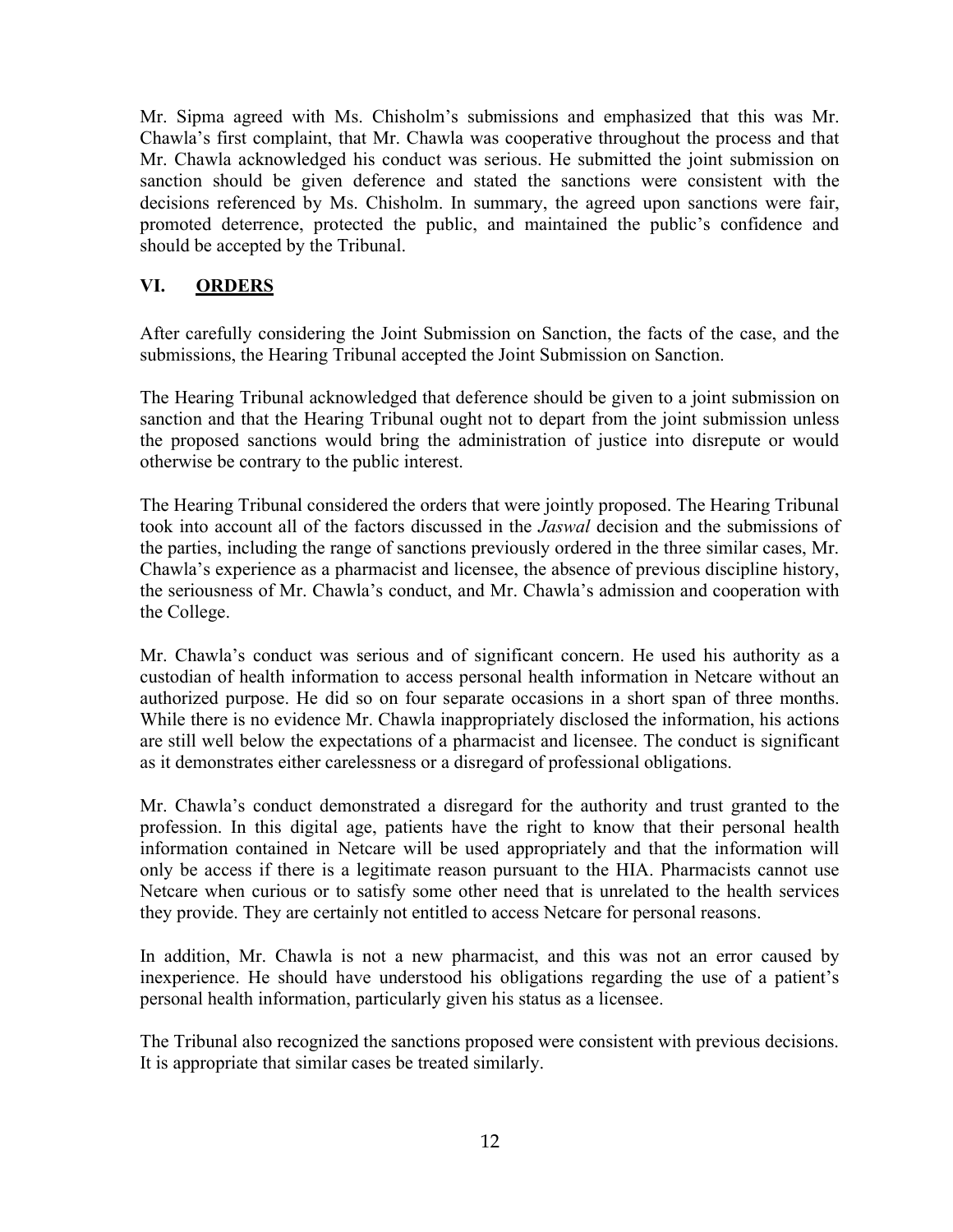The Tribunal acknowledges that Mr. Chawla admitted responsibility for his conduct and agrees that this is a factor that must be taken into account as a mitigating factor when considering what sanctions should be imposed. In addition, there was an absence of further aggravating factors such as a previous discipline history.

These factors were considered against the serious conduct from an experienced member of the profession who should have been aware of his obligations relating to personal information.

There is a need to ensure that Mr. Chawla, as well as other members of the profession, are aware that this type of conduct is not acceptable. Confidentiality of patient medical information is a core competency and the public needs to be made aware that a failure in this regard is something taken seriously. The sanction imposed is intended to deter future conduct of this nature and maintain the public's confidence in the integrity of the profession.

The Hearing Tribunal is satisfied that the orders set out in Joint Submission on Sanction will meet these needs. In addition, the Tribunal is of the view that the sanctions are fair and appropriate in the circumstances, particularly given the sanctions imposed in prior cases.

In this case, the reprimand, suspension, provision of this written decision to employers/licensees, and CPEP Probe Course will serve as an appropriate deterrent to Mr. Chawla and other members of the profession. It will also demonstrate to other members of the profession and the public that the College will take appropriate action if a member inappropriately accesses the personal health information of another individual. Given the significant requirements of the CPEP Probe Course, it will provide deterrence while also providing rehabilitative and educational components that will protect the public from future similar conduct. The reflective nature of this course is important. The sanctions are serious and demonstrate to the public that such conduct is not tolerated; thus, the sanctions serve the public's interest and uphold the integrity of the profession.

It is appropriate that Mr. Chawla be responsible for costs of the hearing and investigation, as it was his conduct that necessitated the proceedings. Nonetheless, the cap on the total costs' payable is appropriate in light of Mr. Chawla's admission and cooperation.

In conclusion, the Hearing Tribunal agreed that the proposed orders meet the public interest test and that they are appropriate having regard to the *Jaswal* factors and the principles that are relevant in assessing sanction in the professional discipline context.

Accordingly, the Hearing Tribunal made the following orders pursuant to s. 82 of the HPA:

- 1. Mr. Chawla shall receive a written reprimand, which the Hearing Tribunal's written decision shall serve as.
- 2. Mr. Chawla shall, within 12 months from the date the Hearing Tribunal issues its written decision, provide evidence to satisfy the Complaints Director that he has received an unconditional pass on the Center for Personalized Education for Physicians (CPEP) Probe Course. If Mr. Chawla fails to provide evidence to satisfy the Complaints Director that he has received an unconditional pass on the